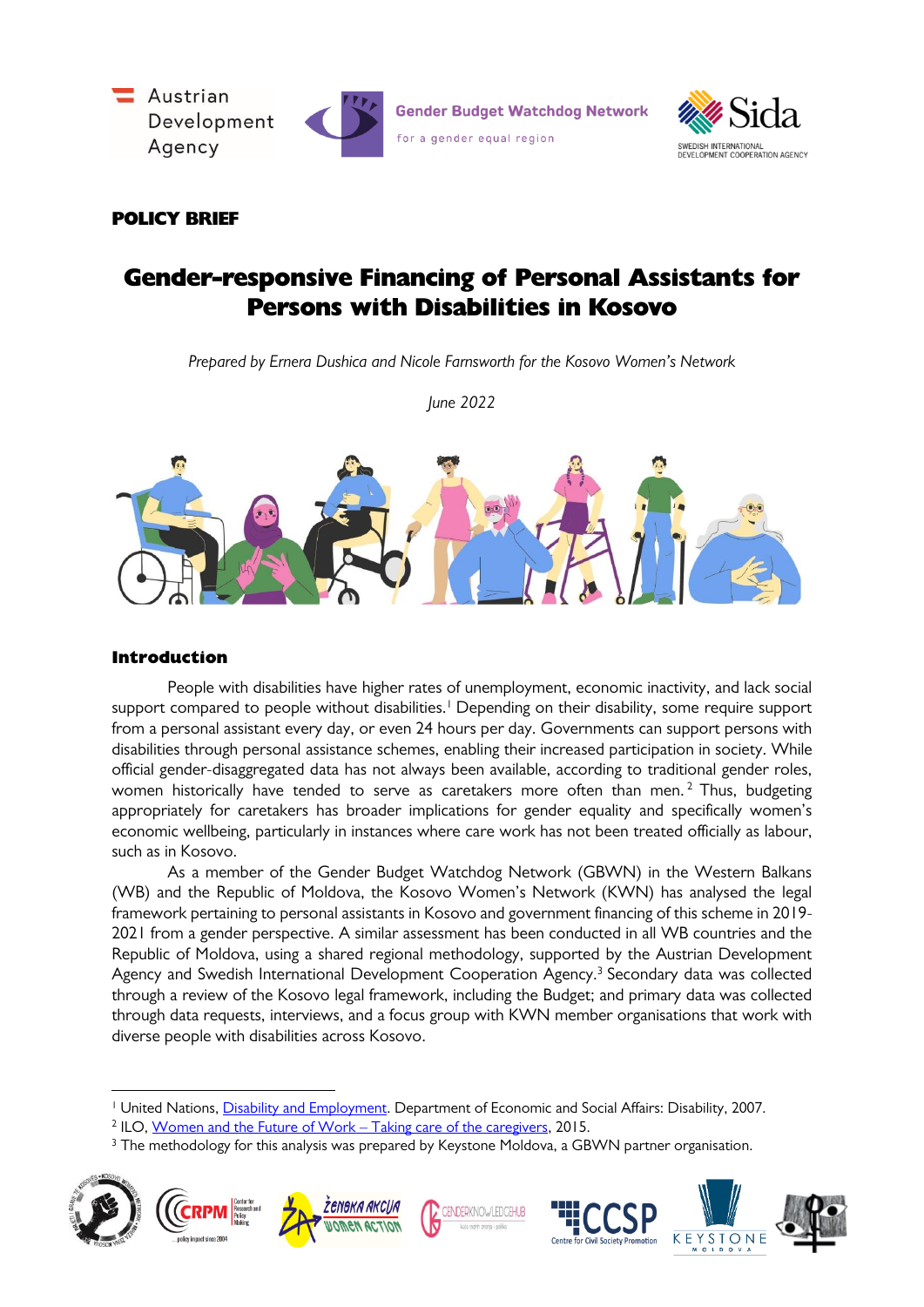The resulting findings and recommendations presented in this policy brief seek to inform discussions surrounding important, current political and legal processes, including the forthcoming respective draft laws for Assessment, Recognition of Status, Benefits, and Services for Persons with Disabilities; for Social and Family Services; on amending and supplementing the Law No. 04/L-131 on State Funded Pension Schemes; and annual Kosovo budgets.

#### International Requirements

The United Nations (UN) Convention on the Rights of Persons with Disabilities (CRPD) is an international human rights treaty ratified by the UN in 2008. In February 2011, it was ratified by 98 state parties and the European Union (EU). The Convention affirms that all persons with all types of disabilities are entitled access to basic human rights. <sup>4</sup> More specifically, personal assistants schemes are foreseen by many internationally recognised conventions and treaties. Article 19 of the UN CRPD explains the importance of personal assistants for independent living and it obliges states, "to ensure access to a range of in-home, residential, and other community support services, including personal assistance necessary to support living and inclusion in the community and to prevent isolation or segregation from the community". <sup>5</sup> Personal assistants are essential for persons with disabilities to feel integrated in their communities.

Additionally, the UN CRPD Article 6 recognises the unique multiple inequalities and barriers that women with disabilities may face and calls on states to provide additional protective services:

- 1. States Parties recognize that women and girls with disabilities are subject to multiple discrimination, and in this regard shall take measures to ensure the full and equal enjoyment by them of all human rights and fundamental freedoms.
- 2. States Parties shall take all appropriate measures to ensure the full development, advancement and empowerment of women, for the purpose of guaranteeing them the exercise and enjoyment of the human rights and fundamental freedoms set out in the present Convention. 6

While Kosovo is not yet an EU Member State, it has made clear commitments to joining the EU and thus has reason to strive towards fulfilling commitments made by the EU. The European Commission recently adopted the European Disability Strategy 2021-2030, which aims to empower individuals with disabilities and eliminate barriers.<sup>7</sup> Additionally, in the European Commission's Gender Action Plan (GAP) III, an indicator is: "addressing intersectionality of gender with other forms of discrimination",  $8$ which arguably would include addressing the intersectional discrimination that women with disabilities may face. More explicitly, GAP III states: "The rights of women with disabilities should be at the core of the future strategy on the rights of persons with disabilities for the coming years" 2021-2030.9

For Kosovo to meet its EU accession goals, Kosovo's legal framework arguably needs to be harmonised with definitions established under the UN CRPD and in line with European Commission commitments.

#### Kosovo's Legal Framework

Kosovo's legal framework does not include a consistent definition of disability in accordance with the UN CRPD. The Law on Amending and Supplementing the Law on the Training, Professional Rehabilitation and Employment of Persons with Disabilities defines disability as a "restriction in access

<sup>4</sup> United Nations[, Convention on the Rights of Persons with Disabilities \(CRPD\).](https://www.un.org/development/desa/disabilities/convention-on-the-rights-of-persons-with-disabilities.html)

 $<sup>5</sup>$  lbid.</sup>

<sup>6</sup> Ibid.

<sup>7</sup> [European Disability Strategy 2021-2030.](https://ec.europa.eu/social/main.jsp?catId=1484)

<sup>8</sup> European Union, [EU Gender Action Plan III:](https://ec.europa.eu/international-partnerships/system/files/join-2020-17-final_en.pdf) An Ambitious Agenda For Gender Equality And Women's Empowerment in EU External Action, 2020.

<sup>9</sup> Ibid.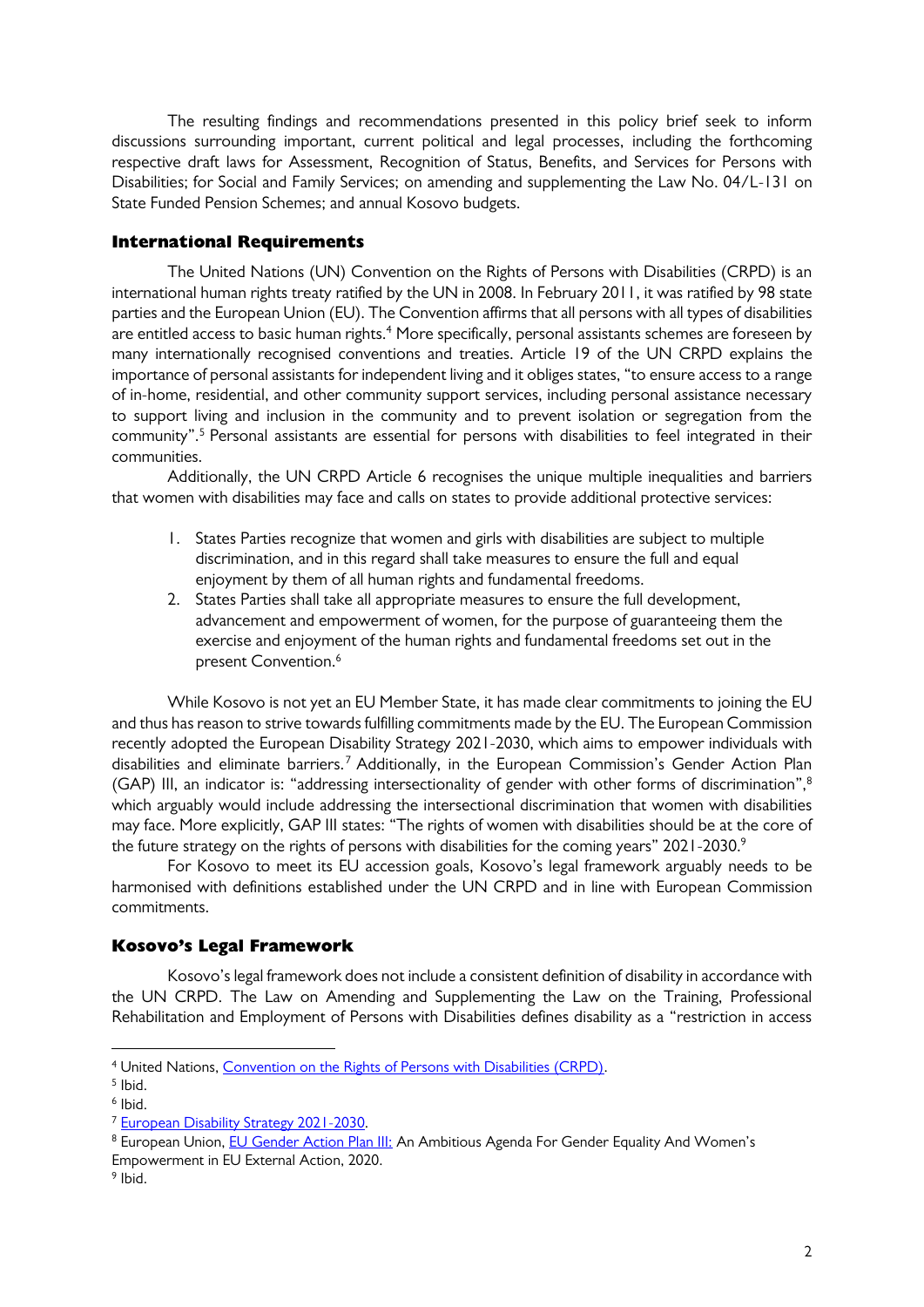and usual activities in everyday life of a person as a result of physical, sensory, intellectual or mental impairments that prevent him/her to participate in everyday life activities."<sup>10</sup> The definition is limited to three types of disability and does not define other types. Psychological disabilities, autism, and down syndrome are not included explicitly in this definition. The vague definition of disability contributes to unclarities that may hinder persons from accessing personal assistance.

The Law on Family and Social Services, which provides for direct social care services, does not contain any definition of disability. This narrows the scope of who is eligible for personal assistant funding. The current laws do not provide any definitions or provisions for women with disabilities and do not adequately integrate intersectionality into the provision of services for persons with disabilities. Thus, the laws are not aligned with the intentions of the UN CRPD.

Personal assistance is not defined explicitly in Kosovo's legal framework. Rather, the Law on Social and Family Services defines "Direct Social Care" as "the provision of help with domestic duties, personal care, mobility, communication or supervision. It can be provided in a person's own home, in a specialist day centre or in a residential home." $^{\scriptscriptstyle\rm H}$  According to this Law, a person in need is also a "person" in the territory of Kosovo, regardless of status or place of origin, that needs social services because of physical illness or disability.'<sup>2</sup> The application process for direct social care is not detailed in the Law, but it appears that the Centre for Social Work (CSW) in each municipality is responsible for identifying persons who are eligible for receiving social care and for coordinating social care. According to the Law on Social and Family Services, CSWs in each municipality are responsible for maintaining a list of those in need of social services:

Centres for Social Work with the consent of the individuals concerned will maintain a register of people in need of social services who are resident in their territory and who lack family or other community support and who have difficulty maintaining themselves, or are at risk of selfneglect, exploitation or abuse by others or of any other form of harm. The Centre for Social Work shall arrange for those people in need who are on this register to be visited on a regular basis by a responsible person, in order to monitor their safety and well-being.<sup>13</sup>

The government is responsible for monitoring the quality of direct social care services under Social and Family Services, which is regulated by the Department of Social Welfare. While this Department used to be located within the Ministry of Labour and Social Welfare (MLSW), amid a government reshuffling in 2021, the Department is now within the Ministry of Finance, Labour, and Transfers (MFLT). The Law on Social and Family policies has established a council that is responsible for the maintenance of professional standards and discipline in the area of Social and Family Services. This Council acts as the licensing and registration authority for professionals working in this field. <sup>14</sup> According to Article 5.3 of this Law, the Council is responsible for:

Holding the register of Social and Family Services professionals who are licensed to practice in Kosovo. It has authority to decide who may hold a license, and who may hold a license as a specialist Social and Family Services professional. It determines what continuing professional development is required by Social and Family Services professionals. 15

Thus, professionals providing direct social services must be licensed and registered by this Department. Professionals working in municipalities as well as in non-governmental organisations (NGOs) may provide direct social care services. However, to date, neither the Law nor secondary legislation has

<sup>10</sup> [Law on Amending and Supplementing the Law No. 03/L-019 on Training, Professional Rehabilitation and](https://gzk.rks-gov.net/ActDetail.aspx?ActID=12811.)  [Employment of Persons with Disabilities.](https://gzk.rks-gov.net/ActDetail.aspx?ActID=12811.)

<sup>&</sup>lt;sup>11</sup> [Law on Social and Family Services.](https://gzk.rks-gov.net/ActDetail.aspx?ActID=2447.)

<sup>12</sup> Ibid, Article 1.3, e.6.

<sup>13</sup> Ibid, Article 7, "Role of the Centre for Social Work".

<sup>14</sup> Ibid, Article 5.2.

<sup>&</sup>lt;sup>15</sup> Ibid, Article 5.3.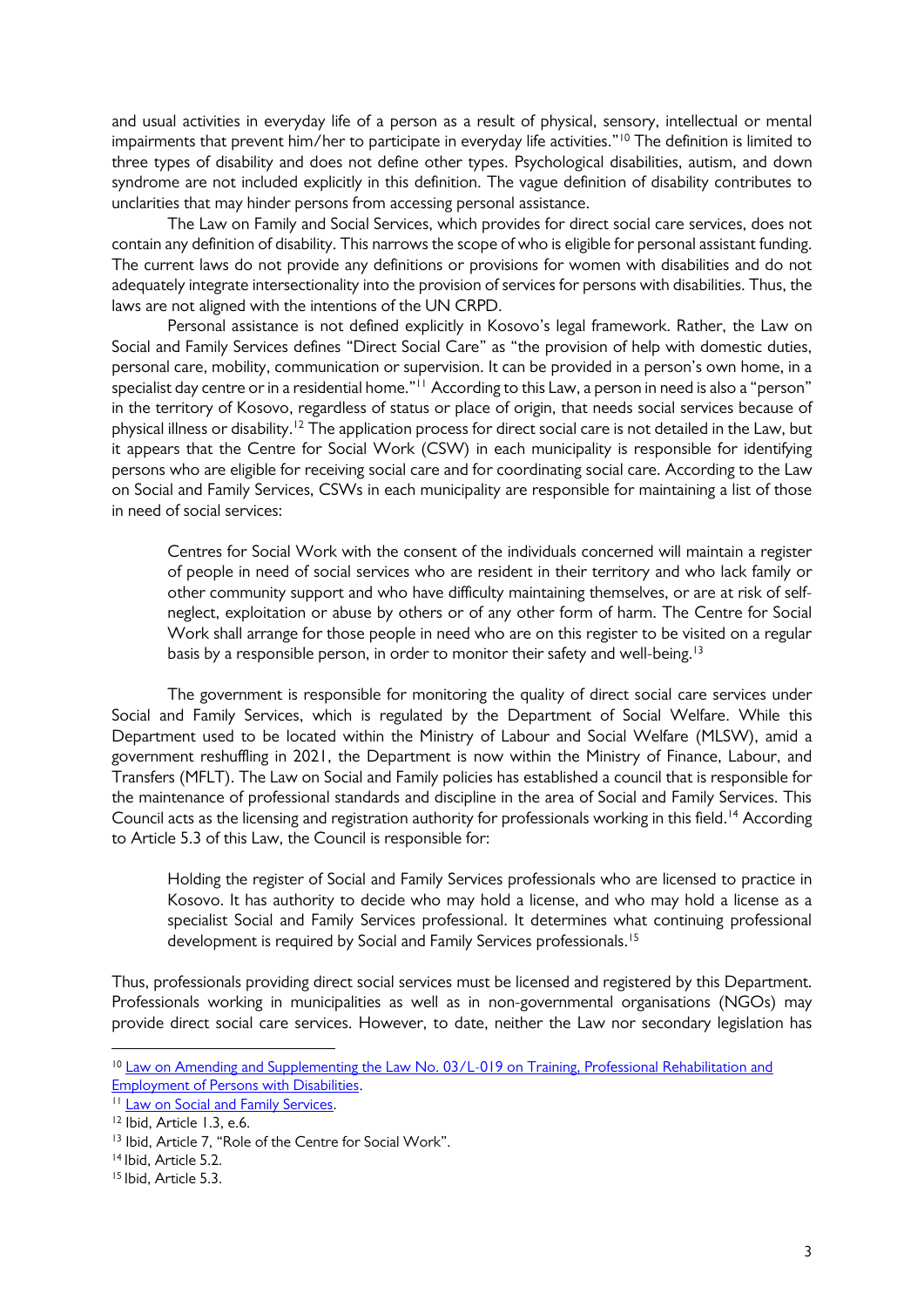specified the minimum expertise and professional requirements that personal assistants must have to be licensed and provide these services.

The Law on Social and Family Services also states the obligations of the Municipality in overseeing social services, usually through its relevant Directorate within each municipality: "Directorates deliver Social and Family Services within their territory through the activities of Centres for Social Work or by providing financial or other assistance to NGOs to enable them to do so". <sup>16</sup> The Directorate within the Municipality is responsible for ensuring that CSWs or NGOs are providing direct personal care for all who are eligible. The Law on Social and Family Services includes a provision regarding the importance of NGOs in providing necessary social services; NGOs can provide social services to vulnerable groups through a contract with the Municipality or through their own initiatives. <sup>17</sup> To provide these services, these NGOs must first be licensed by the Department of Social Welfare and adhere to all regulations, directives and procedures relating to their activities as laid down by the Ministry. <sup>18</sup> To date, no specific minimum criteria exist for NGOs or their staff members providing personal assistants.

Two key laws relevant to persons with disabilities and personal assistants presently are under review for amendment, the Draft Law for Social and Family Services; and Draft Law on amending and supplementing the Law on State Funded Pension Schemes. Meanwhile, a new Draft Law for Assessment, Recognition of Status, Benefits and Services for Persons with Disabilities will be soon available for public consultation. MFLT representatives anticipate that the legal amendments and secondary legislation to follow will establish clearer, more inclusive definitions regarding which persons with disabilities will qualify for professional assistants and the minimum qualifications that personal assistants will need to fulfil to be licensed.<sup>19</sup> Indeed, clarifying legal definitions, ensuring access for diverse persons with disabilities based on their needs, and establishing clear minimum qualifications within the legal framework for personal assistants will all be essential for ensuring quality services in the future.

The [Kosovo Program for Gender Equality 2020-2024](https://abgj.rks-gov.net/assets/cms/uploads/files/AGE%20Kosovo%20Program%20for%20Gender%20Equality%202020-2024.pdf) also recognises the differing needs of women with disability as well as the care work performed by women for people with disability. One of its activities towards increasing the employment of women and girls is the "provision of access to quality social and family services, residential care centres for day care for the elderly and people with disabilities". The Program does not refer explicitly to personal assistants, however, in terms of improving women with disabilities' access to the labour force. Nor does the National Strategy on the Rights of Persons with [Disabilities in the Republic of Kosovo](https://childhub.org/sites/default/files/library/attachments/national_strategy_on_the_rights_of_persons_with_disabilities_in_the_republic_of_kosovo_2013-2023_2.pdf) mention personal assistants.<sup>20</sup>

As per the Regulatory Impact Assessment, the Government of Kosovo should ensure that a Gender Equality Impact Assessment is conducted to inform all draft laws.<sup>21</sup> This Assessment is important for identifying the ways in which a law may impact diverse women and men differently, so as to inform the drafting of a law that will contribute to furthering gender equality. The Agency for Gender Equality in the Office of the Prime Minister of the Republic of Kosovo has provided clear guidance regarding what this Assessment should contain.<sup>22</sup> Yet, the Government of Kosovo seems not to have conducted a Gender Equality Impact Assessment to inform the aforementioned draft laws yet, which is needed prior to finalising the laws.<sup>23</sup>

#### Personal Assistance Users

Kosovo does not have official data on the total number of persons with disabilities since not all are registered officially. However, based on estimations, more than 200,000 people with disabilities live in Kosovo, approximately 10% of the population $^{24}$ .

<sup>16</sup> Ibid, Article 6.

<sup>17</sup> Ibid. Article 8.

<sup>18</sup> Ibid, Article 8.3.

<sup>19</sup> KWN interview with MFLT official, April 2022.

<sup>&</sup>lt;sup>20</sup> Kosovo Office for Good Governance, National Strategy on the Rights of Persons with Disabilities in the Republic [of Kosovo 2013-2023.](https://childhub.org/sites/default/files/library/attachments/national_strategy_on_the_rights_of_persons_with_disabilities_in_the_republic_of_kosovo_2013-2023_2.pdf)

<sup>&</sup>lt;sup>21</sup> Government of Kosovo, **Better Regulation Strategy 2.0 for Kosovo 2017-2021**.

<sup>&</sup>lt;sup>22</sup> Agency for Gender Equality[, Gender Equality Impact Assessment Manual.](https://abgj.rks-gov.net/assets/cms/uploads/files/Publikimet%20ABGJ/Gender%20Equality%20Imapact%20Assessment%20Manual.pdf)

<sup>23</sup> KWN interviews with officials, April 2022.

<sup>&</sup>lt;sup>24</sup> Interview with the Department of Pensions, Ministry of Finance, Labour, and Transfers.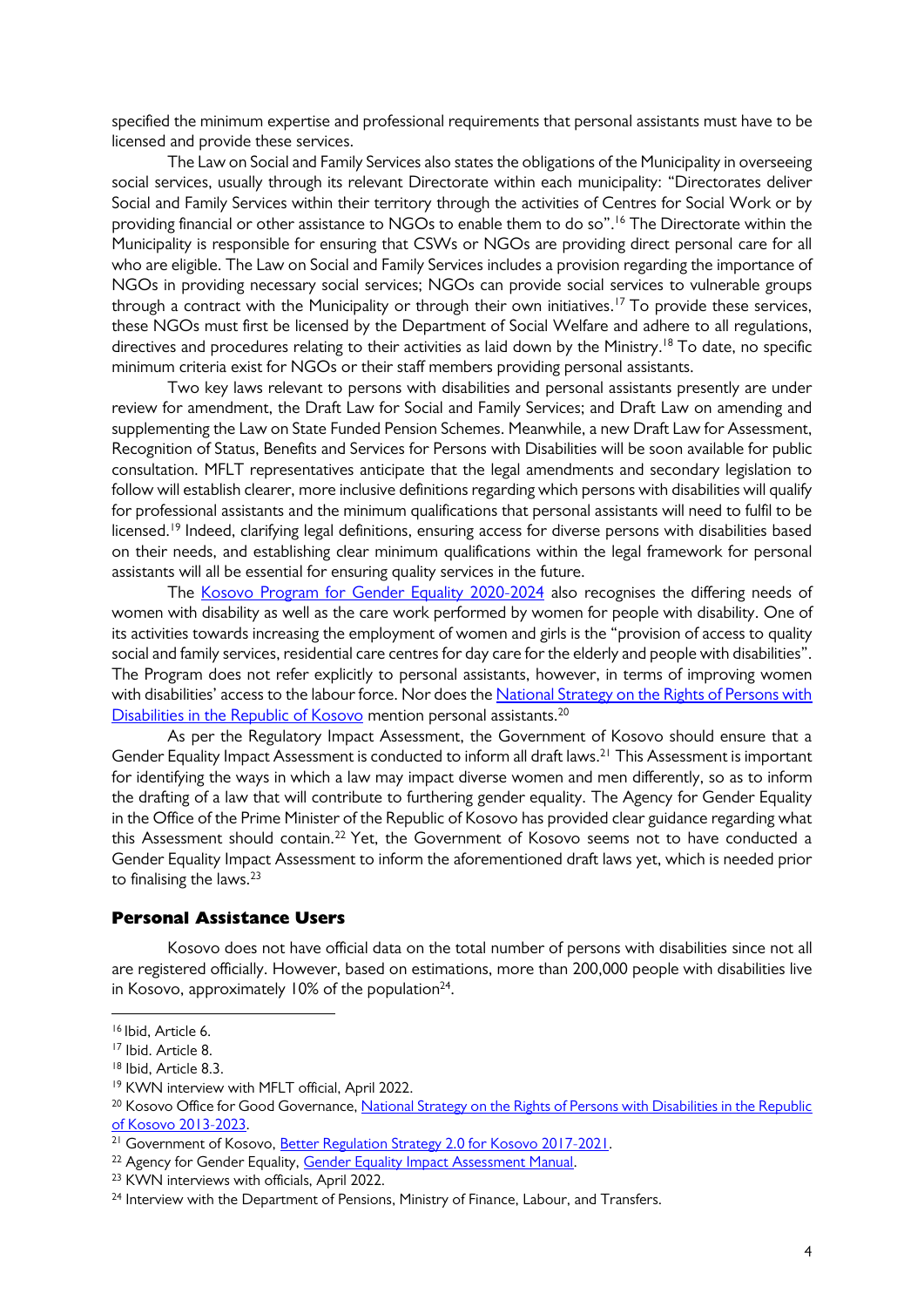Two main categories of persons with disabilities are eligible to apply for personal assistants: paraplegic and tetraplegic (PTTP) beneficiaries and blind persons. Both of these categories are further divided into two groups. PTTP Group 1 includes persons with an 80% or more degree of disability, and Group 2 includes persons with a degree of disability lower than 80%, based on a medical report. Whereas, Group 1 for the category of blind persons includes those with sight 0 to 0.2, and Group 2 includes those with sight over 0.2, based on a medical report. Both groups from both categories receive a disability pension from the government. However, only Group 1 beneficiaries from each category are eligible for personal assistants.

Persons in need of personal assistants first must apply for pensions within their municipalities. A Health Committee comprised of health experts and representatives of MFLT review these applications. The MFLT Division for Pensions is responsible for distributing disability pensions for both those who qualify for personal assistants and those who do not. Based on medical reports, the Division decides whether Group 1 beneficiaries from the aforementioned categories qualify for personal assistants. The pension for PTTP persons without personal assistants is  $\epsilon$ 150 per month and  $\epsilon$ 375 in total for those requiring personal assistants, anticipating that persons with disabilities would receive €225 and their personal assistants would receive €150 per month. Blind persons receive €125 per month and €250 if they require a personal assistant, suggesting a compensation of €125 for the personal assistant per month. The government distributes monthly the full amount of pension and compensation for the personal assistant to the registered, qualifying person with a disability. Thus, personal assistants do not receive any payment directly from the government. The person with a disability is responsible for selecting their personal assistant, whether the person is a family member or not.

There were 3,831 officially registered persons with disabilities who had personal assistants in Kosovo in 2019, 3,629 in 2020, and 3,499 in 2021 (see Table 1). Consistently, women have comprised approximately 45% of personal assistant users, whereas men have comprised 55%.

| Y <sub>ear</sub> | PTTP     | Blind | # and % of Persons with Personal Assistants by Gender |       |            |       |       |  |  |  |
|------------------|----------|-------|-------------------------------------------------------|-------|------------|-------|-------|--|--|--|
|                  |          |       | Women                                                 | %     | <b>Men</b> | %     | Total |  |  |  |
| 2019             | 2,238    | .593  | .717                                                  | 44.8% | 2,114      | 55.2% | 3,83  |  |  |  |
| 2020             | 2. I 6 I | .468  | .619                                                  | 44.6% | 2.010      | 55.4% | 3,629 |  |  |  |
| 2021             | 2,108    | ,391  | ,576                                                  | 45.0% | .923       | 55.0% | 3,499 |  |  |  |

Table 1. Total Beneficiaries with Personal Assistants, 2019-2021

Several persons who may need personal assistants, like those with mental disabilities, other physical disabilities, or the deaf are not mentioned explicitly in the legal framework as eligible. While ostensibly they may apply with the claim that they have a disability of at least 80%, the legal framework does not clearly provide for them to receive a disability pension or personal assistant.

#### Personal Assistants

-

Persons with disabilities chooses their own personal assistants. The personal assistant can be a family member or someone suggested by the CSW. Regardless, anyone serving as a personal assistant must be contracted by the person with a disability. Contracting is done through a notary office and the government is not engaged in this process. Thus, the government does not employ anyone to serve as a personal assistant. Nor does it assign personal assistants, though the CSW can make referrals.

As mentioned, the legal framework currently does not require personal assistants to have any specific qualifications to perform this work; anyone can become a personal assistant. It is important that persons with disabilities have the right to select their own assistants so that they feel comfortable with those persons. Meanwhile, in some situations, personal assistants reportedly have not had sufficient qualifications for this work, which has led to physical injury, burnout, and other challenges.<sup>25</sup>

Depending on the level of disability, some persons with disabilities require personal assistants for only a few hours during the day, while others require 24-hour care. Notably, the compensation provided to personal assistants is the same regardless of the number of hours they work or that they

<sup>&</sup>lt;sup>25</sup> KWN focus group with CSOs working with people with disabilities, April 2022.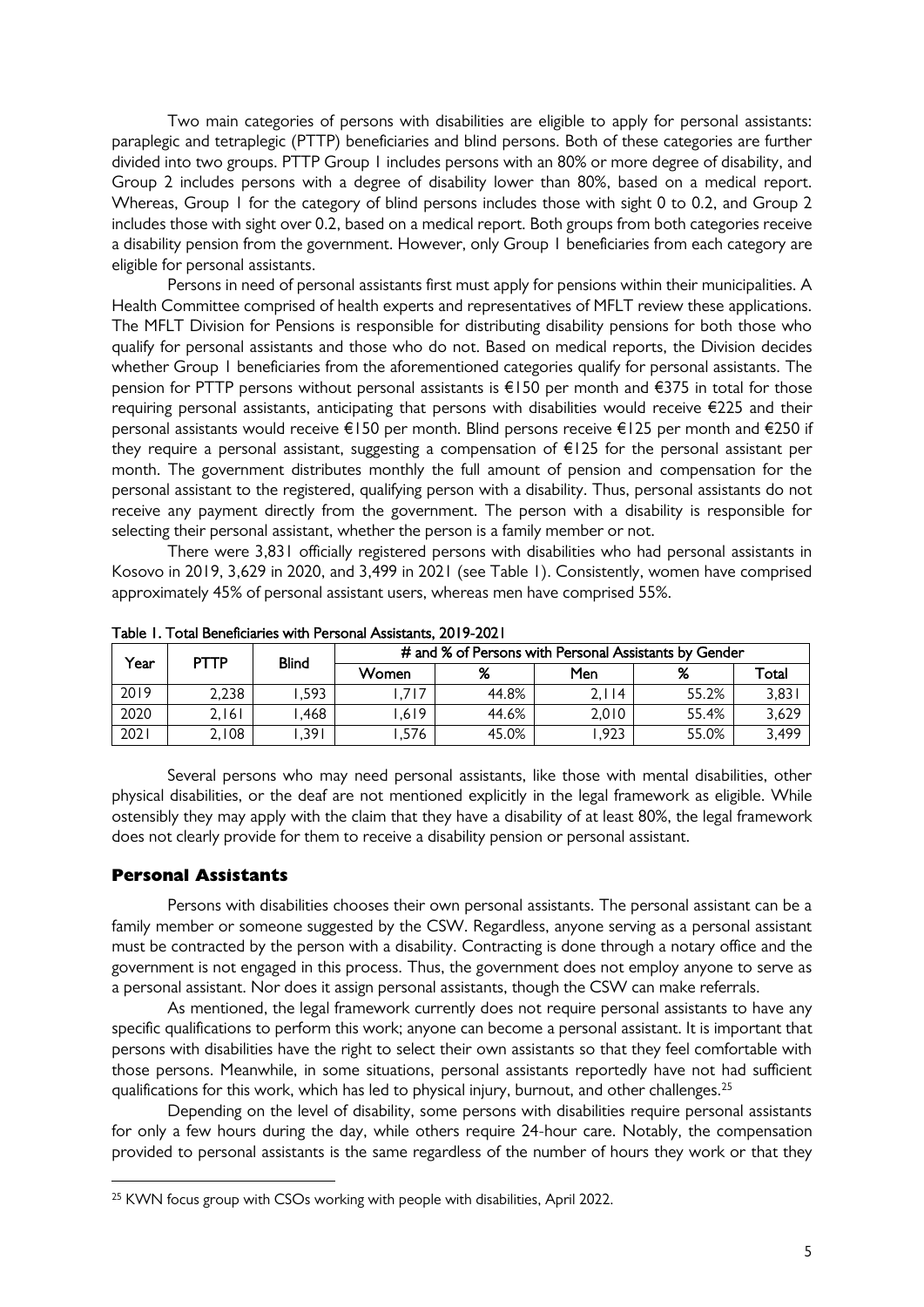must be available to assist persons with disabilities. The fact that personal assistants are not treated officially as employees leaves ample opportunity violations of their labour rights, including substantial unrecognised overtime work. Moreover, the amount that individual personal assistants receive does not cover their basic expenditures. Their compensation is less than the minimum wage in Kosovo ( $E$ 170). As their work is not treated as labour, personal assistants do not receive any pension contributions. This can contribute to their poverty later in life, particularly if they are unable to take on other work because they provide full-time care. Such low compensation and poor working conditions for personal assistants contributes to difficulties in finding persons willing to sacrifice their time, physical health, and financial wellbeing to provide these services.<sup>26</sup>

KWN requested data from MFLT on the number of women and men engaged as personal assistants, but never received it. MFLT may not have this data available because the person with a disability receives the payment and then pays the contracted personal assistant directly; the funds are not transferred from MFLT. Considering traditional gender norms and their role as caregivers, qualitative evidence suggests that women are more prone to serve as personal assistants than are men.<sup>27</sup> Often family members, including mothers and sisters, care for persons with disabilities. Non-recognition of personal assistants' labour as formal employment thus potentially contributes to women's staggeringly low employment rates in Kosovo (i.e., only two in ten women are formally employed); <sup>28</sup> and to gender inequalities, particularly women's comparatively weaker economic position within families and the society. Again, the informal work of personal assistants may also contribute to the feminisation of poverty among retired women, as they have not paid into the pension savings system.

Transforming personal assistants' currently informal labour into formal labour could contribute directly to implementing government commitments to fighting the informal economy. <sup>29</sup> Moreover, it would address recommendations made in the EU Kosovo Report related to addressing informality, increasing employment, safeguarding labour rights, and furthering gender equality $^{30}$ . Most importantly, by providing better quality care, this could facilitate persons with disabilities' "full and effective participation in society on an equal basis with others" in accordance with the CRPD.

#### Personal Assistance Financing

Due in part to the fact that Kosovo does not use programmatic budgeting, Kosovo does not have a specific budget line for personal assistants or related services. Pensions for people with disability and their personal assistants is budgeted for by the MFLT Division of Pensions. The main budget lines for this are the budget line "Pensions for Disability", budget line "Compensation for the Blind", and the budget line "Paraplegics and Tetraplegics". The amounts allocated to these budget lines are presented in Table 2. These are all budgeted in the expenditure category of Subsidies and Transfers.

| Year | Pensions for Disability | Compensation for the Blind | Paraplegics and Tetraplegics |
|------|-------------------------|----------------------------|------------------------------|
| 2019 | 7.100.000               | 5.500.000                  | 12,401,000                   |
| 2020 | 7.100.000               | 5.500.000                  | 12.401.000                   |
| 202  | 7.650.000               | 5.400.000                  | 1.000.000                    |

Table 2. Budget Allocated for Pensions for Disability, Compensation for the Blind, and Paraplegics and Tetraplegics

Table 3 illustrates the number of beneficiaries of disability pensions who had personal assistants in 2019 – 2021 by the genders of persons with disabilities. While the amount provided to personal assistants can be calculated, it cannot be disaggregated by gender due to insufficient information.

<sup>26</sup> Ibid.

 $27$  Ibid.

<sup>&</sup>lt;sup>28</sup> KAS, **Labour Force Survey**, Q1 2021.

<sup>&</sup>lt;sup>29</sup> Ministry of Finance, National Strategy of the Republic of Kosovo for the Prevention and Combating of Informal Economy, Money Laundering, Terrorist Financing and Financial Crimes 2019-2023.

<sup>30</sup> EU, [Kosovo Report 2021,](https://ec.europa.eu/neighbourhood-enlargement/kosovo-report-2021_en) pg. 6, 28, 51, 85, 95.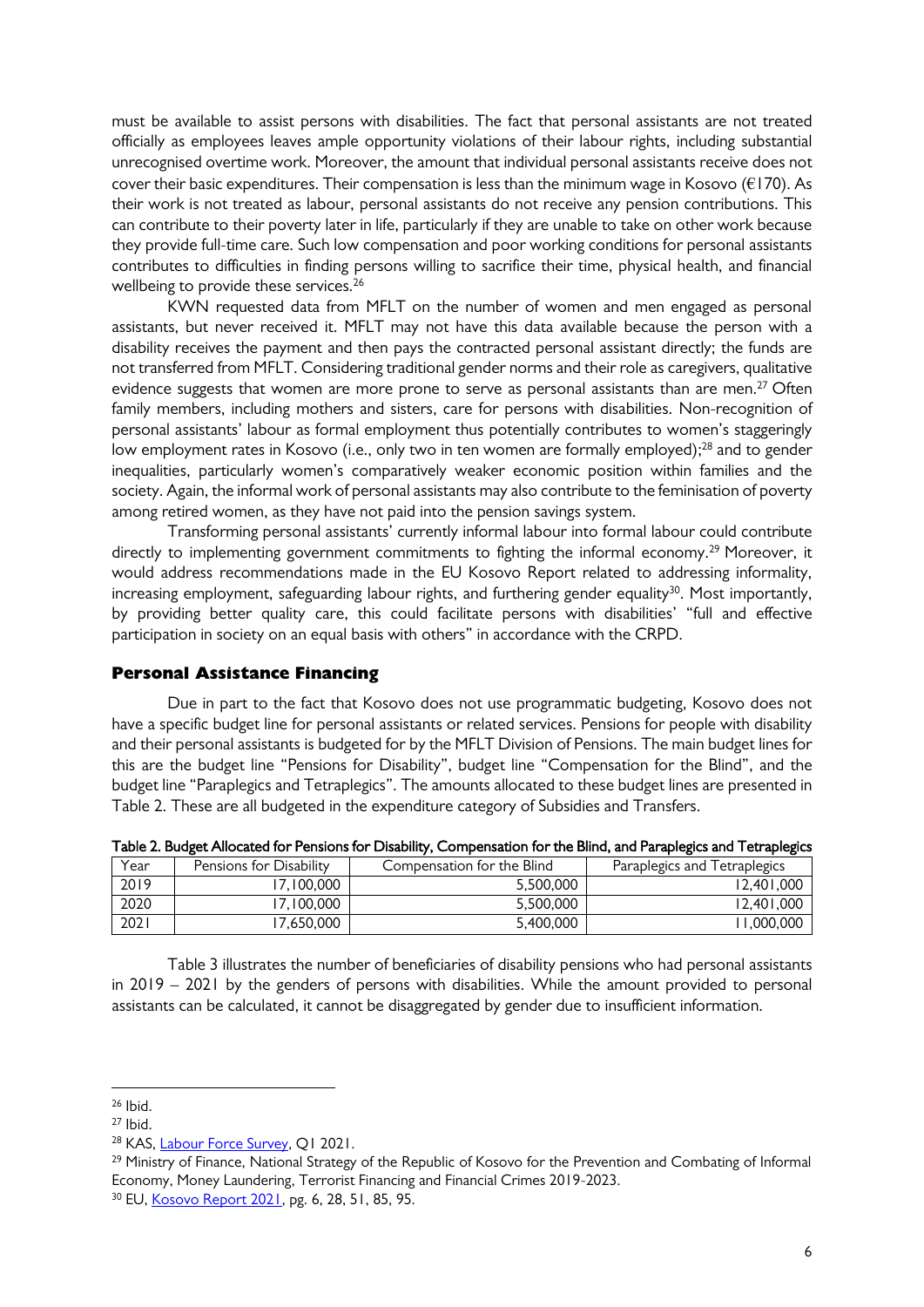|      | <b>PPTP</b> |          |      |             |          |      |       | <b>Blind Persons</b> |      |     |          |      |  |  |
|------|-------------|----------|------|-------------|----------|------|-------|----------------------|------|-----|----------|------|--|--|
|      | Women       |          |      | Men         |          |      | Women |                      |      | Men |          |      |  |  |
| Year | #           | Amount   | %    | #           | Amount   | %    | #     | Amount               | %    | #   | Amount   | %    |  |  |
| 2019 | 1006        | €383.125 | 45.1 | 1232        | €465.625 | 54.9 | 71    | €188.310             | 43.8 | 882 | €241.532 | 56.2 |  |  |
| 2020 | 970         | €363.720 | 44.9 | l 191       | €445.875 | 55.I | 649   | €160.375             | 44.1 | 819 | €202.850 | 55.9 |  |  |
| 2021 | 955         | €370.275 | 46   | <b>II53</b> | €434.595 | 54   | 621   | €159.050             | 43.9 | 770 | €202.925 | 56.  |  |  |

Table 3. Beneficiaries of Disability Pension with Personal Assistants Compensation by Gender<sup>31</sup>

As men comprise the majority of pension recipients, they consistently have received a higher percentage of the budget than have women. As no thorough gender analysis has been conducted, it is difficult to know the reasons why more men than women are benefitting from these transfers. Potentially more men than women have disabilities, or perhaps women with disabilities have less access to these services. Only further gender analysis could shed light on the level of need for such services among women and men.

Arguably, personal assistants should be compensated at least at the minimum wage and based on the hours required for their care work, determinable during the application process in accordance with the needs of the person with disabilities, rather than based on universal flat rate. Given the qualifications that personal assistants should have for this work, it would be more appropriate to pay personal assistants in accordance with the average wage. Table 4 estimates the costs that would be affiliated with more appropriate government financing of personal assistants, based on the number of beneficiaries in 2021, previously presented in Table 1. If the government increases the payment of personal assistants to match the current minimum salary, the total estimated cost would amount to approximately €7,137,960 per year. This would require an increase to the budget in the amount of €1,257,060 annually compared to the current budget.

|                        |                                       |        | <b>Estimated Cost per Person</b> |          |            | Total       |          |            |              |
|------------------------|---------------------------------------|--------|----------------------------------|----------|------------|-------------|----------|------------|--------------|
|                        | <b>PTTP</b>                           |        | <b>Blind</b>                     |          | PTTP       |             | Blind    |            | PTTP & Blind |
|                        | Per month Per year Per month Per year |        | Per month                        | Per year | Per month  | Per vear    | Per year |            |              |
| Current flat pay rate  | €150                                  | €1.800 | €125                             | €1.500   | €316.200   | €3.794.400  | €173.875 | €2.086.500 | €5.880.900   |
| Current minimum salary | €170                                  | €2.040 | €170                             | €2.040   | €358,360   | €4,300,320  | €236.470 | €2.837.640 | €7.137.960   |
| Planned minimum salary | €250                                  | €3.000 | €250                             | €3.000   | €527.000   | €6.324.000  | €347.750 | €4.173.000 | €10.497.000  |
| Average gross salary   | €484                                  | €5.808 | €484                             | €5.808   | €1,020,272 | €12,243,264 | €673.244 | €8,078,923 | €20.322.187  |

Table 4. Estimated Costs for Government Financing of Personal Assistants

Further gender analysis, however, remains required to better understand potential costs. Some persons with disabilities may only require part-time personal assistance, thereby potentially reducing the compensation for those not providing eight hours of care. Meanwhile, some persons with disabilities require 24-hour care, which would require up to three personal assistants per person to safeguard caretakers' labour rights. Additional persons with disabilities who have been left out of these schemes but deserve equal treatment, such as deaf or mentally disabled persons, must also be considered to arrive at accurate budget estimates. Following further gender analysis, including assessment needs, the government will need to adjust the budget.

### Recommendations

 Amend existing laws such as Law No. 02/L-17 on Social and Family Services, Law No. 2003/23 on Disability Pensions, Law No. 05/L-021 on the Protection from Discrimination, and the annual laws on Budget Appropriations for the Republic of Kosovo (each year), to incorporate consistent, internationally recognised definitions of disability. Ensure that these use an intersectional approach to gender, attending to the potentially different needs of diverse women and men with disabilities, as well as intersections with ethnicity, age, and other factors that could hinder access to appropriate care services.

<sup>-</sup><sup>31</sup> Official Data from MFLT Division of Pensions.